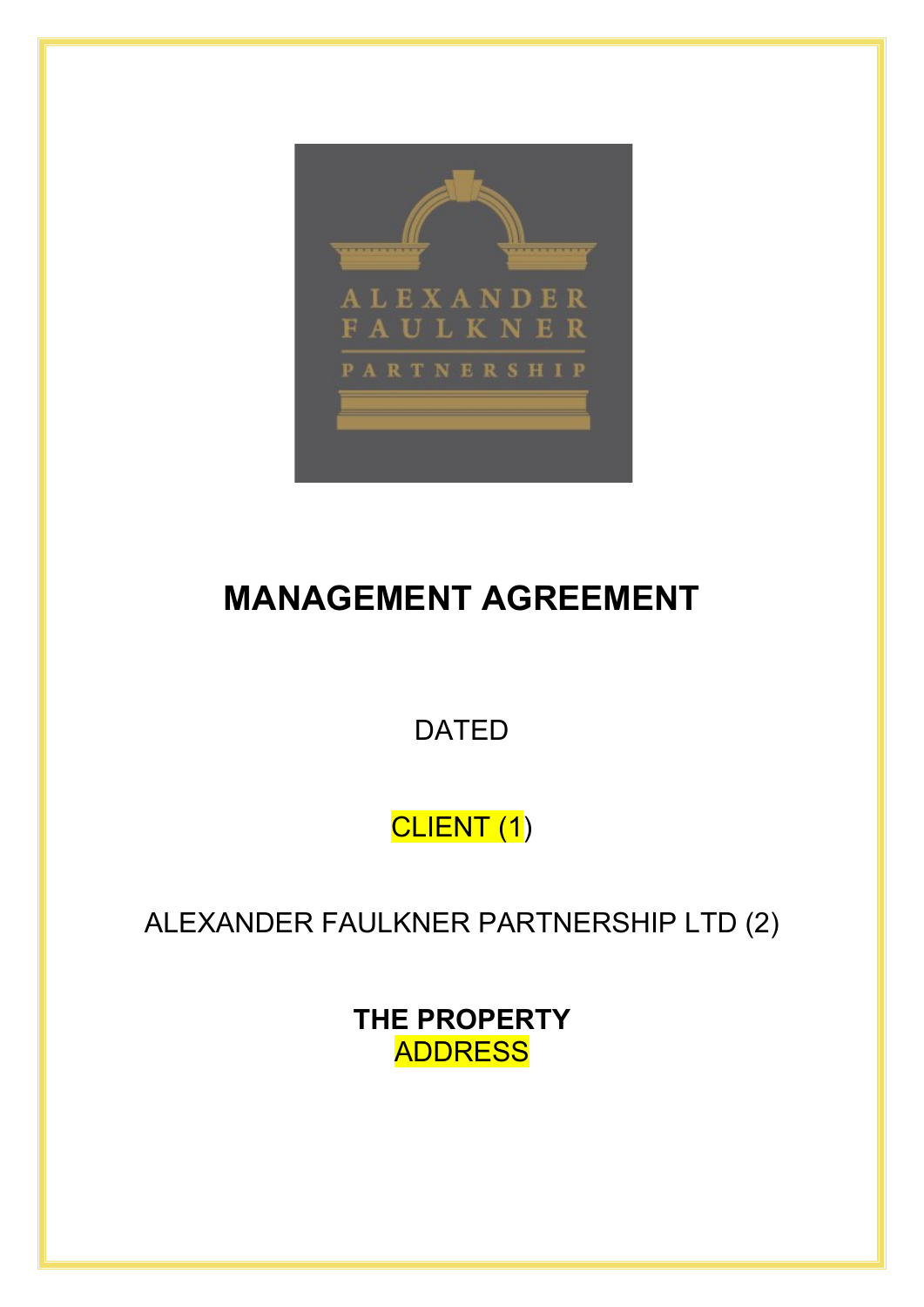## **THIS AGREEMENT** is made on XXXX 2021

#### . **BETWEEN:**

## (1) **CLIENT (Company Registration Number XXXXXX**) of 11 Little Park Farm Road, Fareham, PO<sub>15</sub> 5SN ("the Client")

and

(2) **Alexander Faulkner Partnership Limited (Company Registration Number 05574453)**  Registered Office address 11 Little Park Farm Road, Fareham, PO15 5SN. ("the Manager")

Each a party and together the parties.

### **WHEREAS**

(a) The Client (1) is responsible for the Property and for providing any services required.

(b) The Manager (2) has agreed to be appointed as the managing agent in relation to the Property.

#### **IT IS HEREBY AGREED**

#### **1. Definitions**

In this agreement (including the preamble and recitals) the following definitions shall apply:

**"Additional Services"** means services undertaken by the Manager in return for additional fees including those in Schedule 2.

**"ARHM" means** the Association of Retirement Managers whose website is [https://www.arhm.org/.](https://www.arhm.org/)

**"ARMA"** means the Association of Residential Managing Agents whose website is [www.arma.org.uk.](http://www.arma.org.uk/) and their successors as a professional trading body.

**"Associated Company"** means a person, corporation or organisation with an association to the Client and/or Manager. This can include business associates; the directors or controllers of a limited company; partners in a partnership and the officers or managers of an unincorporated association; as well as in-house service providers.

#### **"Authorisation Limits"** means the

authorisations given by the Client to the Manager to enter into contracts and commit expenditure as detailed in Schedule 6.

**"Client Bank Account"** means bank accounts which are opened and operated by the Manager for the Client.

**"Code of Practice"** means the professional standards where applicable to this contract that the Manager is a member of RICS

### **"Commencement Date"** means the XXX 2021.

**"Data Breach"** means any breach of security leading to the accidental or unlawful destruction, loss, alteration, unauthorised disclosure of, or access to, any Personal Data

**"Data Controller"** has the meaning given to it in Data Protection Law.

**"Data Processor"** has the meaning given to it in Data Protection Law.

#### **"Data Protection Law"** means:

- (i) the Data Protection Act; and
- (ii) the UK Privacy & Electronic Communications Directive 2002/58/EC; and
- (iii) any amendments and replacement legislation relating to the above; and
- (iv) any applicable direction, policy, rule or order that is binding on a party and that is made or given by any regulatory body having jurisdiction over a party or any of that party's assets, resources or business; and
- (v) Any judicial or administrative interpretation of any of the above, any guidance, guidelines, codes of practice, approved codes of conduct or approved certification mechanisms issued by a relevant Supervisory Authority.

**"Data Subject"** means the identified or identifiable person to whom Personal Data relates.

**"The Handover List"** means the standard list of items recommended by ARMA.

**"Leases"** means the registered Leases or Transfer (TP1) documents for freehold properties.

**"the Management Fee"** means the fee set out in the fee agreement in Schedule 6.

**"Personal Data"** has the meaning given to it in Data Protection Law.

**"Potential Returning Employees"** means those personnel who are employees of the Manager or any sub-contractor and who are assigned to the provision of the Services or a relevant part of the Services for the purposes of the Transfer Regulations;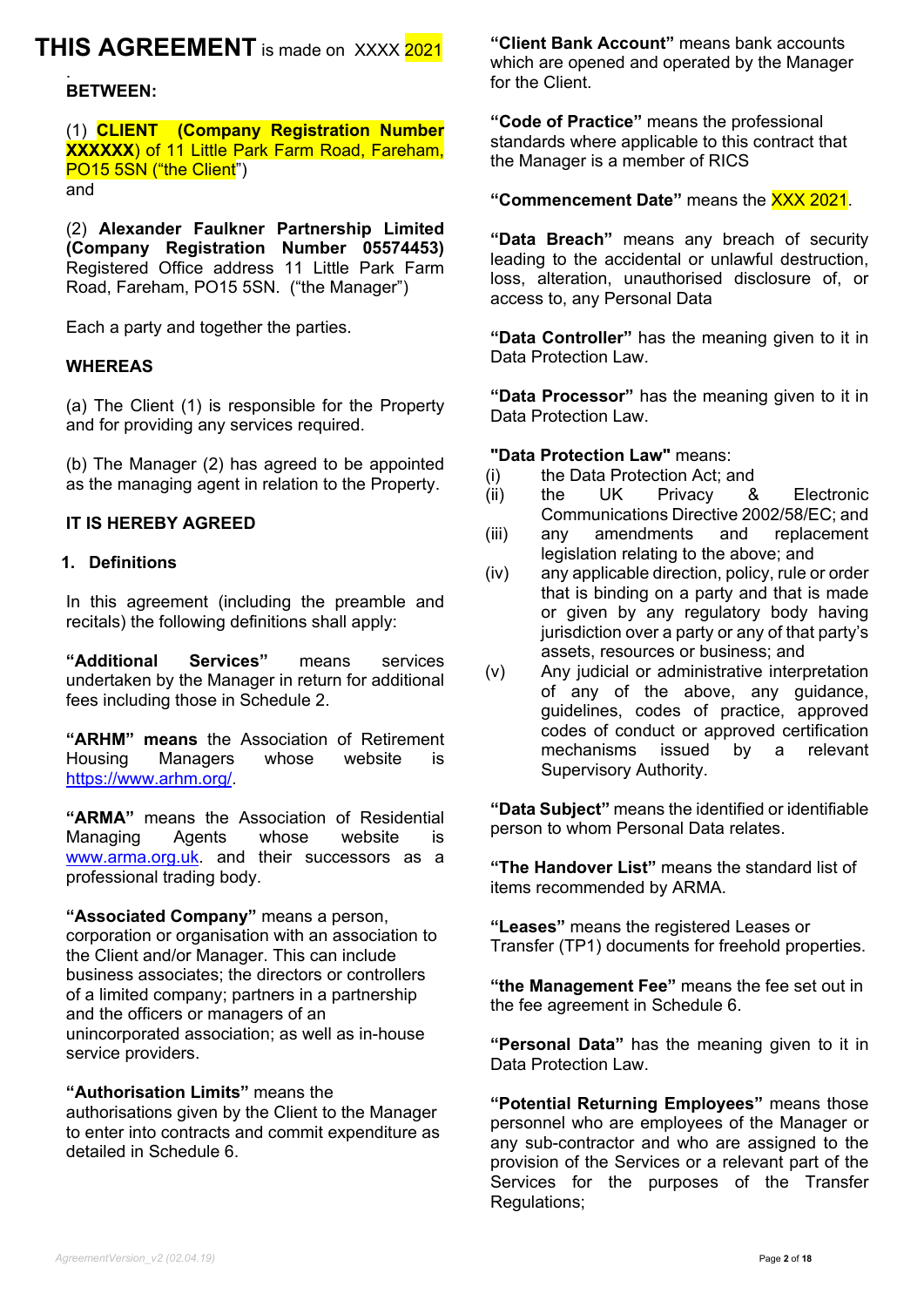**"Process"** has the meaning given to it in Data Protection Law.

**"Protected Data"** means Personal Data received from or on behalf a Party from another Party to this Agreement, or otherwise obtained in connection with the performance of this Agreement.

**"Replacement Agent"** means any alternative third party appointed by the Client to perform the Services or any part of the Services after the Subsequent Transfer Date.

**"Returning Employees"** means any alternative third party appointed by the Client to perform the Services or any part of the Services after the Subsequent Transfer Date.

**"Review Date"** means the service charge financial year end date.

**"RICS"** means the Royal Institution of Chartered Surveyors whose website is [www.rics.org.uk.](http://www.rics.org.uk/)

**"RMC" "RTM"** means Residents Management Company; Right to Manage Company.

**"Services"** means the services in Schedule 1 provided by the Manager and included in the Management Fee.

**"Schedule of Rates"** means the list of additional charges for Additional Services the Manager can perform which is reviewed annually on 1st April and available to the Client.

**"Subsequent Transfer Date"** means the date or dates on which there is a transfer of responsibility for the provision of the Services or part of the Services between the Agent (or a sub-contractor) and the Client and/or a Replacement Agent (as the case may be).

**"Supervisory Authority"** means any local, national or multinational agency, department, official, parliament, public or statutory person or any government or professional body, regulatory or supervisory authority, board or other body responsible for administering Data Protection Law

**"Term"** means twelve months less one day from the Commencement Date.

**"Transfer Regulations"** means the Transfer of Undertakings (Protection of Regulations 2006 as amended, re-enacted or consolidated from time to time.

a. The Client appoints the Manager to be its managing agent for the Property for the Term.

### **3. Services to be provided by the Manager**

- a. The Manager shall perform with reasonable care, skill and diligence the Services in Schedule 1 in return for the Management Fee in Schedule 6.
- b. The Manager may provide Additional Services for the Client for additional charges based on the Manager's Schedule of Rates.

#### **4. Compliance with the Provision of Services Regulations 2009 (as amended)**

- a. Alexander Faulkner Partnership Limited is registered for VAT, registration number 115 3879 08.
- b. Alexander Faulkner Partnership Limited are members of *The Property Ombudsman scheme:* [www.tpos.co.uk.](http://www.tpos.co.uk/) A copy of our complaints procedure is on our website, [www.afpartnership.co.uk](http://www.afpartnership.co.uk/)

### **5. Conduct of the Manager**

- a. The Manager shall comply with the terms of the Leases of the Property unless otherwise agreed in writing with the Client.
- b. The Manager shall comply with the requirements of ARMA and the Service Charge Residential Management Code of the RICS as appropriate.
- c. The Manager shall comply with relevant landlord and tenant legislation relating to the management of the Property.
- d. The Manager shall comply with health and safety, fire safety, employment and all other relevant laws and regulations relating to the management of the Property.
- e. The Manager shall hold professional indemnity insurance including fidelity cover and maintain it during the Term. On request, the Manager shall give the Client a copy of the certificate of insurance.
- f. The Manager shall comply with the rules of the Financial Conduct Authority when carrying out any regulated insurance activities.

## **2. Appointment**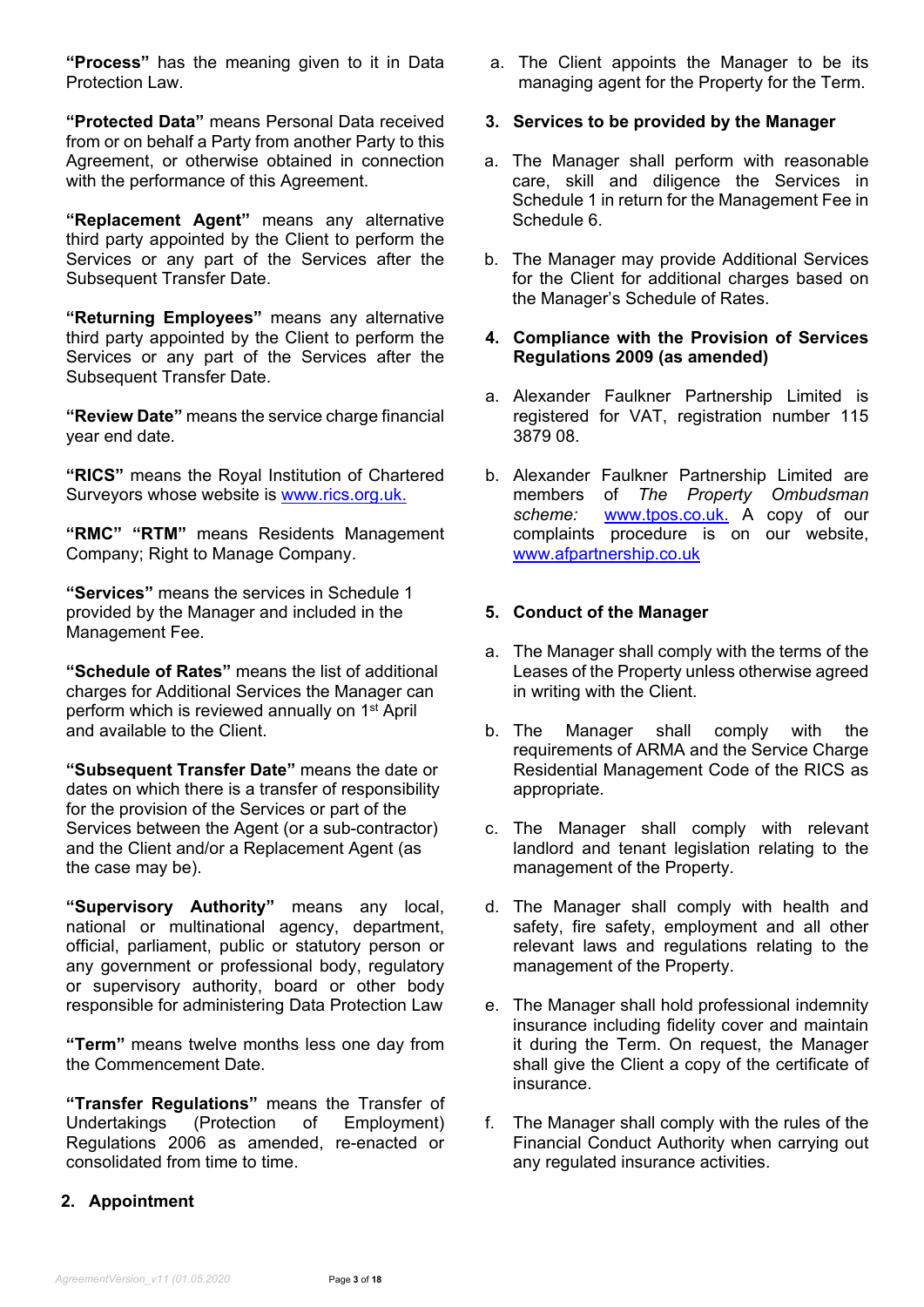g. The Manager shall at all reasonable times allow the Client access by appointment at their offices to all records and accounts appertaining to the management of the Property.

## **6. Conduct of the Client**

- a. The Client shall use its reasonable endeavours to ensure the documents in the Handover List are provided to the Manager and shall not hold the Manager responsible or liable for any loss the Client incurs as a result of the Manager's actions where the Client has not provided adequate documents to the Manager.
- b. The Client shall not issue any instructions to the Manager that require it to breach the Leases of the Property, legislation, the recognised Codes of Practice or any regulations relating to the management of the Property.
- c. The Client shall act in a manner that ensures there is no unlawful discrimination in the provision of services, the sales and lettings of units at the Property and the employment of any staff or contractors.
- d. The Client shall keep the Manager informed of any notices, sales of leaseholds or freehold, possible formation of resident associations, exercise of the right to manage, enfranchisement and any other matter relating to the management of the Property of which the Client becomes aware in a timely manner.
- e. The Client authorises the Manager to deal on its behalf with any notices and deal with any enquiries including, but not limited to, notice of assignment and mortgage, sub-letting and any other consents required under the Lease.
- f. When oral instructions are given by the Client to the Manager, these shall be confirmed in writing by post or email within 7 days.
- g. Where the Manager is acting as Company Secretary the Client is required to arrange and hold directors' and officers' liability insurance for the Term. On request, the Client shall give the Manager a copy of any such insurance certificate.
- h. The Services shall be provided on the terms of this Agreement unless both parties agree additional terms in writing.
- The Services shall be provided following receipt by the Manager of this Agreement signed by the Client.

## **7. Commissions**

a. The Manager is authorised to retain the commission arrangements disclosed in Schedule 4 and shall notify the Client in writing of any additional commission arrangements it may wish to enter into during the Term in advance.

## **8. Management Fees & Additional Charges**

- a. The Management Fee payable by the Client to the Manager is payable without any right of setoff against any other account.
- b. Additional charges shall be paid by the Client for Additional Services under this agreement or by separate agreement and these additional charges shall be payable in advance and payable without any right of set-off against any other account.
- c. The Client authorises the Manager to deduct all agreed fees from the Client Bank Account on the due dates.
- d. The Client shall pay to the Manager interest on any overdue fees at a rate of 8% over the base rate of Natwest Bank from the date the fee or charge became due until the date of payment inclusive.
- e. The Manager reserves the right to keep and retain any fees payable to the Client arising from the Leases and other legal transfers, including, but not limited to Notice of Assignments and Deed of Covenants.
- f. The Client agrees that the Manager may undertake the Additional Services outlined in Schedule 2 which are payable by the Leaseholder or other parties and is entitled to keep and retain any fees arising.
- g. The Client agrees that the Manager may provide consent under the Lease on behalf of the Client and retain any fees arising.

### **9. Changes to Management Fee and Additional Charges**

- a. On the Review Date the amounts payable under clause 8 above may be varied as follows:
	- By agreement between the parties; or

• If no agreement is reached, then by the amount by which the Retail Price Index has changed for the last 12 month period ending on the date that is 3 months before the Review Date.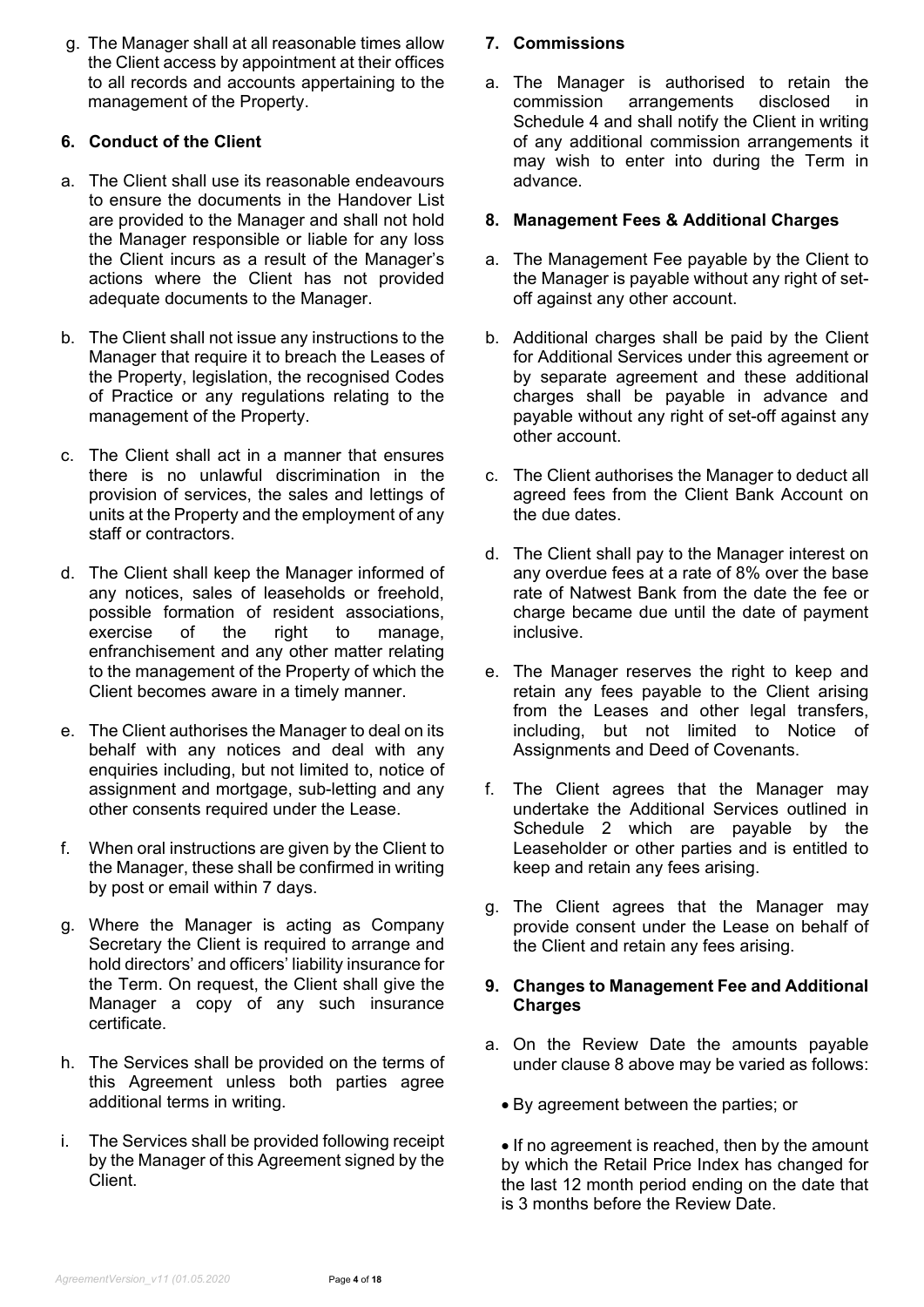b. Any Management Fees or additional charges may be subject to specific alteration where legislative obligations or changes of the services required add to existing workload.

## **10. Handling of Client's Money**

- a. The Manager shall comply with statutory and RICS rules for banking and holding any funds of the Client in the Client Bank Account. Any Client funds will be held in trust.
- b. The Client authorises the Manager to make payments for the benefit of the Property from the Client Bank Account.
- c. The Client authorises the Manager to receive insurance claim payments.
- d. The Client authorises the Manager to deduct outstanding Management Fee and/or any additional charges for Additional Services from the Client Bank Account after this Agreement terminates.
- e. The Manager shall notify the Client as soon as possible of any lack of funds to pay for the Services or Additional Services or suppliers. The Client shall put the Manager in funds to pay if there is a deficit for any reason and the Manager may cease to provide services until funds are available.

### **11. Liability**

a. No liability shall be attached to the Manager either in contract or in tort or otherwise for any loss, injury, damage or legal or other expenses sustained as a result of:

(a) the Manager having reasonably relied upon the Client to provide accurate information;

(b) any inaccurate forecast by the Manager of future income or expenditure;

(c) any defect in the Property, or plant and machinery, equipment or materials used for the property, whether or not such defect be latent or apparent upon examination;

(d) the act, omission or insolvency of any person other than the Manager.

b. The Client shall indemnify the Manager in respect of any claims made by another or third party for any loss, damage or legal and other expenses incurred as a result of any one or more of those listed in 11(a) above.

- c. The Manager shall not be liable to indemnify the Client in respect of any claims made by another or third party for any loss, injury, damage or legal or other expenses incurred as a result of any one or more of those listed in clause 11(a) unless it is a result of the Manager's negligence.
- d. In no circumstances shall the Manager be liable for any consequential loss or damage and the Manager's total liability for breach of contract, tortious act, or otherwise shall be limited to the Management Fees received by the Manager during the 12 month period preceding any claim except where death or injury results from negligence on the part of the Manager.

## **12. Assignment**

a. Either party is entitled to assign this Agreement to a subsidiary or holding company or Associated Company within the same group without consent of the other party.

### **13. Ending this Agreement**

- a. This Agreement may be ended at any time by mutual consent of the parties in writing giving 90 days notice.
- b. The Client may end this Agreement at any time in writing if the Manager is in breach of this Agreement and the Client has notified the Manager of that breach in writing and the breach has not been rectified within 60 days of that notice.
- c. The Manager may end this Agreement at any time in writing if:

(i) the Client fails to pay the Management Fee or other fees owing to the Manager within 30 days of notice of the fee and charges; or

(ii) the Client acts in a way that prevents the Manager from performing the Services under this Agreement.

d. When this Agreement is ended the Manager, if in its possession, shall provide to the Client the information within the Handover List within three months of the date this Agreement is ended.

### **14. Dispute Resolution**

a. If any dispute arises over the interpretation of or compliance with the specific clauses in this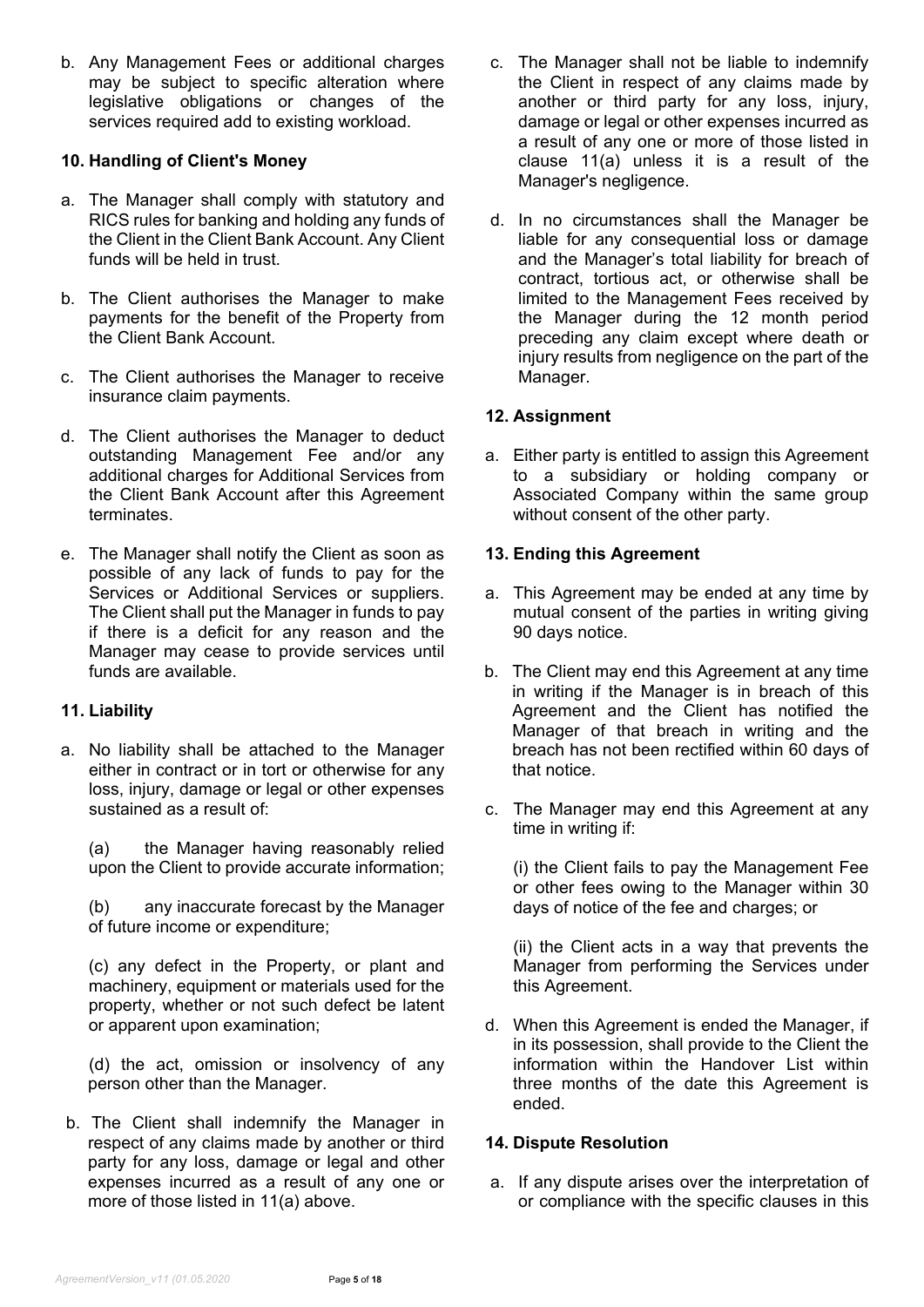agreement, the parties shall attempt to settle it by negotiation. Each of the parties is to be represented by a person who is a director, or of equivalent executive authority, with authority to settle the dispute. If the parties have not settled the dispute by negotiation within 56 days from when the dispute began (or sooner if the parties agree), the Client may refer the dispute to the Ombudsman.

### **15. Data Protection**

- a. The Parties agree and acknowledge that, for the Protected Data, both the Manager and the Client are Independent Data Controllers under Data Protection Law
- b. Both the Manager and the Client are responsible for complying with Data Protection Law and complying with their respective obligations under Data Protection Law.
- c. Both the Manager and the Client agree to ensure that they only Process Protected Data where there is a legal basis to do so under Data Protection Law.
- d. Both the Manager and the Client agree to ensure that, for the Protected Data, they have appropriate data retention policies and schedules in place and that these policies and schedules shall comply with Data Protection Law.
- e. Neither the Manager nor the Client shall give instructions to the other party which require or encourage the other party to breach Data Protection Law.
- f. Both the Manager and the Client shall take appropriate technical and organisational measures to prevent unauthorised or unlawful Processing of Protected Data.

(i) On the request of the other party either party shall produce details of any such technical or organisational measures.

- g. The Client warrants that the Protected Data transferred to or shared with the Manager is within the ownership and control of the Client and that the Client is legally entitled to transfer such Protected Data to the Manager for the purposes of the Manager providing the Services and Additional Services detailed in this Agreement.
- h. The Client shall notify the Manager promptly upon receiving any notice or communication

from a Supervisory Authority which relates to Protected Data.

- i. The Client shall notify the Manager as soon as is reasonably practicable of any Personal Data Breach in relation to Protected Data which warrants a report to a Supervisory Authority or to the Data Subjects under Data Protection Law.
- j. The Manager shall notify the Client as soon as is reasonably practicable of any Personal Data Breach in relation to Protected Data which warrants a report to a Supervisory Authority or to the Data Subjects under Data Protection Law.
- k. If the Client is approached by a Data Subject who is seeking to exercise rights under Data Protection Law which may cover Protected Data held by the Manager, the Client shall forward the correspondence from the Data Subject to the Manager without unreasonable delay so that the Manager can provide a response if the Manager is so required under Data Protection Law.
- l. If the Manager is approached by a Data Subject who is seeking to exercise rights under Data Protection Law which may cover Protected Data held by the Client, the Manager shall forward the correspondence from the Data Subject to the Client without unreasonable delay so that the Client can provide a response if the Client is so required under Data Protection Law.
- m. The Manager and the Client shall cooperate with any Supervisory Authority in the performance of its tasks under Data Protection Law.
- n. The Manager and the Client shall regularly review their storage and use of Protected Data to ensure that they comply with Data Protection Law.
- o. If the Manager or the Client is required by Data Protection Law to report a Personal Data Breach relating to Protected Data to a Supervisory Authority, the other party shall assist the reporting party by reasonable measures.
- p. If the Manager or the Client is required by Data Protection Law to report a Personal Data Breach relating to Protected Data to the Data Subjects the other party shall assist the reporting party by reasonable measures.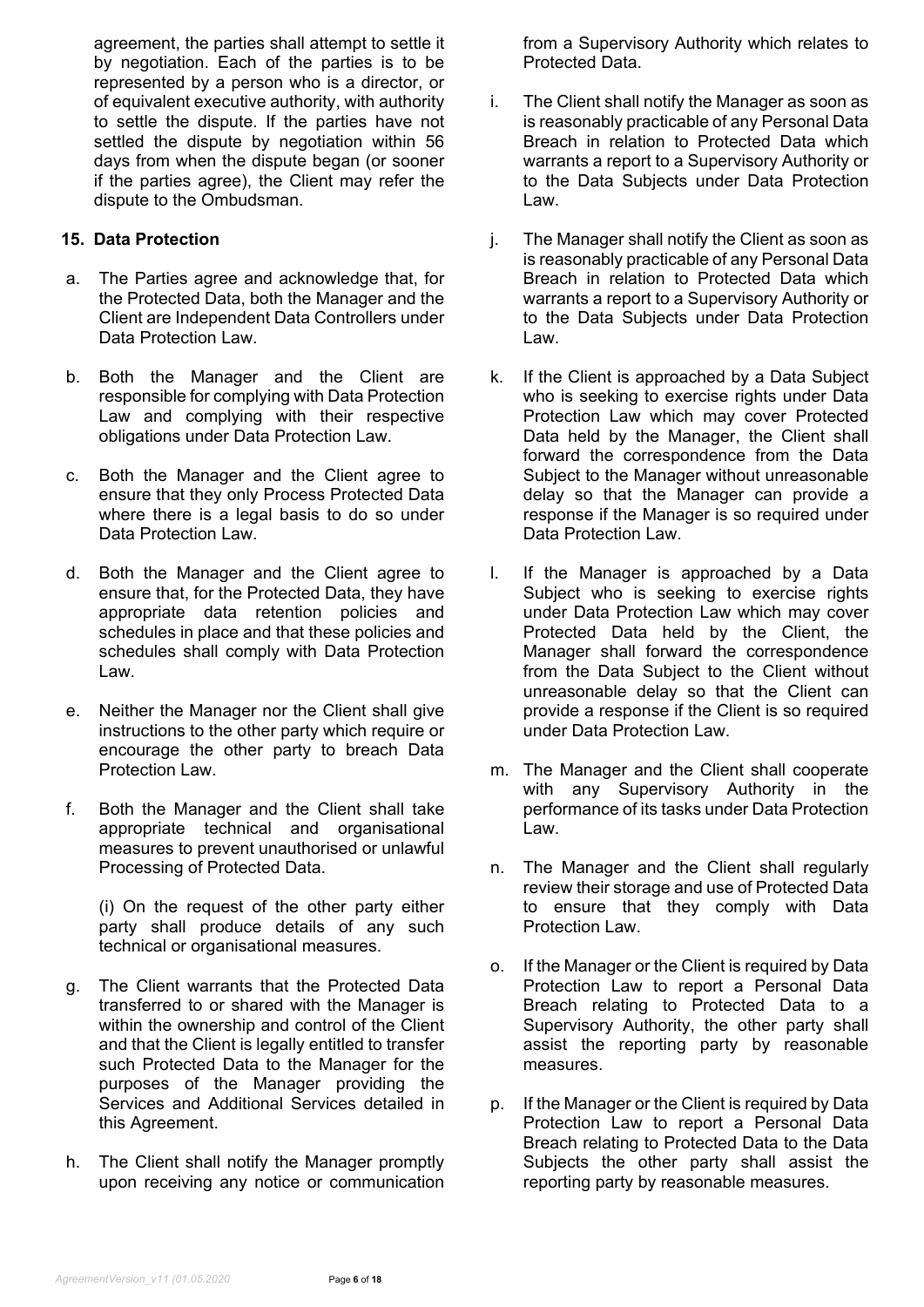- q. The Manager shall only hold Protected Data for the purpose of fulfilling this Agreement and shall ensure suitable procedures are in place to safeguard Protected Data.
- r. If the Client or the Manager appoint a Data Processor to Process Protected Data on their behalf they shall comply with Art28(1) General Data Protection Regulation 2016/679, meaning that they shall use only Data Processors providing sufficient guarantees to implement appropriate technical and organisational measures in such a manner that processing will meet the requirements of the General Data Protection Regulation.
- s. The Manager and the Client shall ensure that all personnel who have access to Protected Data or Process Protected Data are obliged to keep the Protected Data confidential.
- t. Neither Party shall transfer Protected Data to any country outside the UK Economic Area or to any International Organisation unless such a transfer is in accordance with Data Protection Law.
- u. If any variation to this clause (being Clause 15) is required by Data Protection Law, then either Party may give notice to the other Party of this change in the law. The Parties shall discuss the change in good faith and negotiate necessary variations to this Agreement.

### **16. Communication**

- a. Any communication from the Client to the Manager shall be made by the Client in writing.
- b. Service of written communications under this Agreement shall be by post or email to the other party.
- c. Any communication in writing will be deemed to be served on the third working day after sent.
- d. Any communication by email will be deemed to be served on the working day following the day on which the email was sent.

### **17. Waiver.**

a. If either party at any time agrees to waive its rights under this agreement, then that waiver does not prevent the party insisting upon its rights at any other time.

### **18. Legal Jurisdiction**

- a. This Agreement shall be governed by the law of England and Wales.
- b. Each party agrees to abide by the exclusive jurisdiction of the courts of England and Wales over any dispute arising from or in connection this agreement.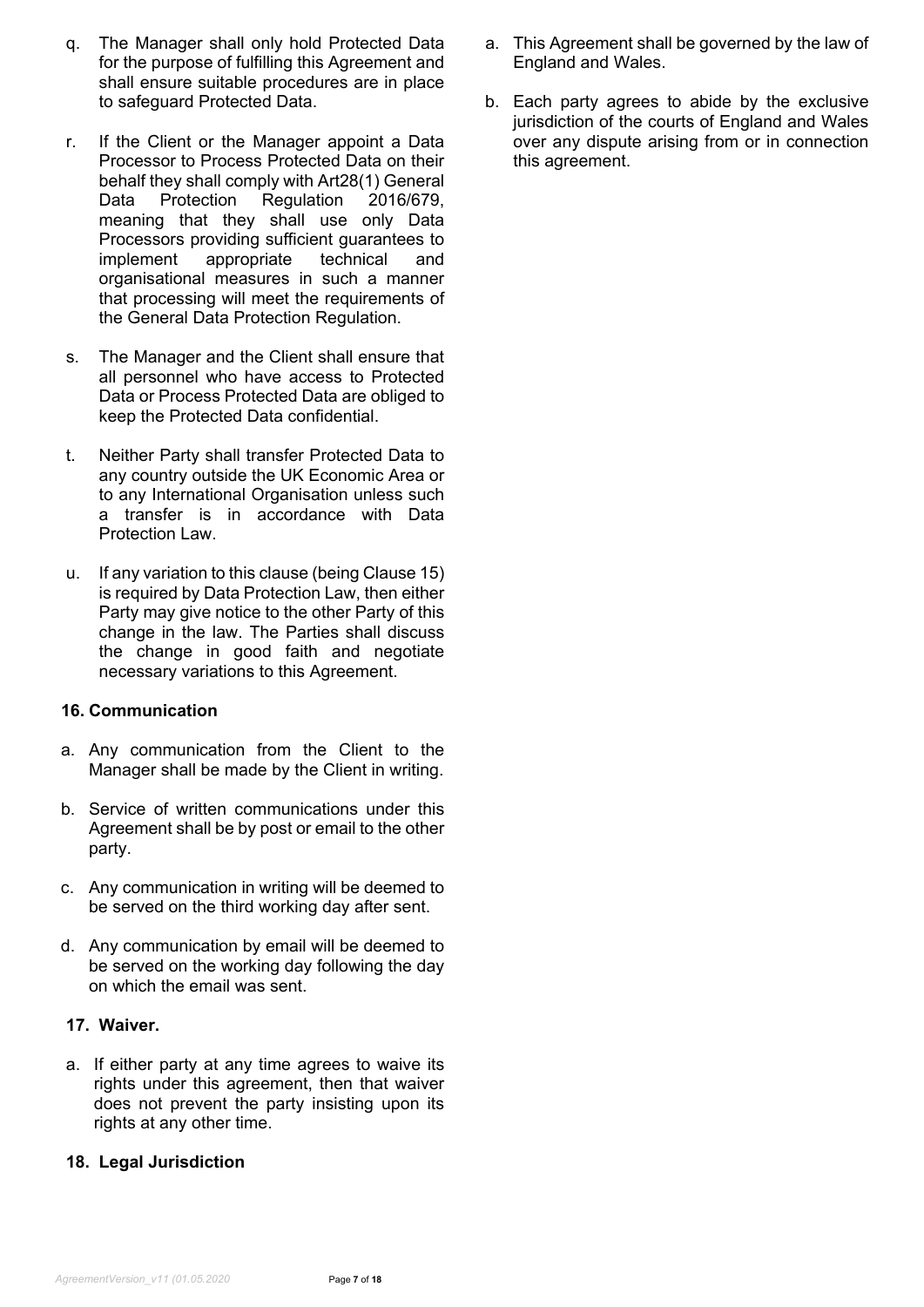## **SCHEDULE 1 (THE SERVICES)**

## **1. Administration**

- a. To maintain records of the individual owners at the Property and to take reasonable steps to ensure this is kept up to date.
- b. To maintain adequate records and procedures throughout the year.
- c. To maintain the health and safety file where provided to the Manager by the Client subject to an agreement of reasonable storage costs other than electronic storage of files.

## **2. Accounting**

- a. To authorise and arrange payment of invoices payable by the Client for the Property.
- b. To collect service charge and other monies on behalf of the Client.
- c. Make all reasonable endeavours to collect current and ongoing service charge or other payments collected by the Manager and to recover its reasonable costs from the individuals concerned.
- d. To open a Client Bank Account to comply with statutory and RICS rules for banking.
- e. Where requested by the Client, the Manager will provide financial information to the Client on an annual, half yearly or Quarterly basis.
- f. To process the financial records for the year and prepare such reports and information as necessary for the Client or the accountant to enable the preparation of the annual report of the year end accounts.
- g. Using all reasonable endeavours to collect current and ongoing service charge or other payments collected by the Manager on behalf of the Client in accordance with Schedule 3. The Manager is to recover its costs from the individual lessee(s) concerned.
- h. To prepare an annual budget and if required approve this with the Client before circulating to all those entitled to receive under the Leases.

### **3. Inspection**

a. To undertake min of  $X$  inspections per annum of the common parts of the Property without the use of access or other equipment and will only include those areas that can be inspected safely and for the general day-to-day management.

## **4. Management**

- a. To have a named property manager responsible for the Property.
- b. To manage the Property under the terms of this agreement adopting best practice and principles of good estate management.
- c. To provide general advice on matters relating to health and safety and other legislation in relation to the management of the Property. Advice given by the Manager to the Client shall in no circumstances constitute legal or financial advice and the Client must seek advice from an appropriately qualified third party for all legal or financial matters.
- d. To arrange and sign contracts for services for the Client including grounds maintenance, cleaning, window cleaning, lifts, other equipment, utility services and associated services.
- e. To arrange and sign contracts for repairs or maintenance or other works to the Property within the Authorisation Limits and always subject to the requirements of the section 20 consultation on major and long term works.
- f. To deal with the day-to-day lessee issues and reporting and taking instruction from the client on any lessee issues.
- g. Dealing with any approvals or consent required under the Lease.
- h. To deal with enquiries on behalf of the Client such as notices of assignments, deeds of covenants in accordance with the Leases.
- i. The supply of transmitters or fobs for security systems and administering any car park enforcement measures including parking permits.

### **5. Client Matters**

- a. To undertake  $\overline{X}$  hours of out-of-office meetings per annum.
- b. To undertake  $\overline{X}$  hours of in-office client meetings per annum.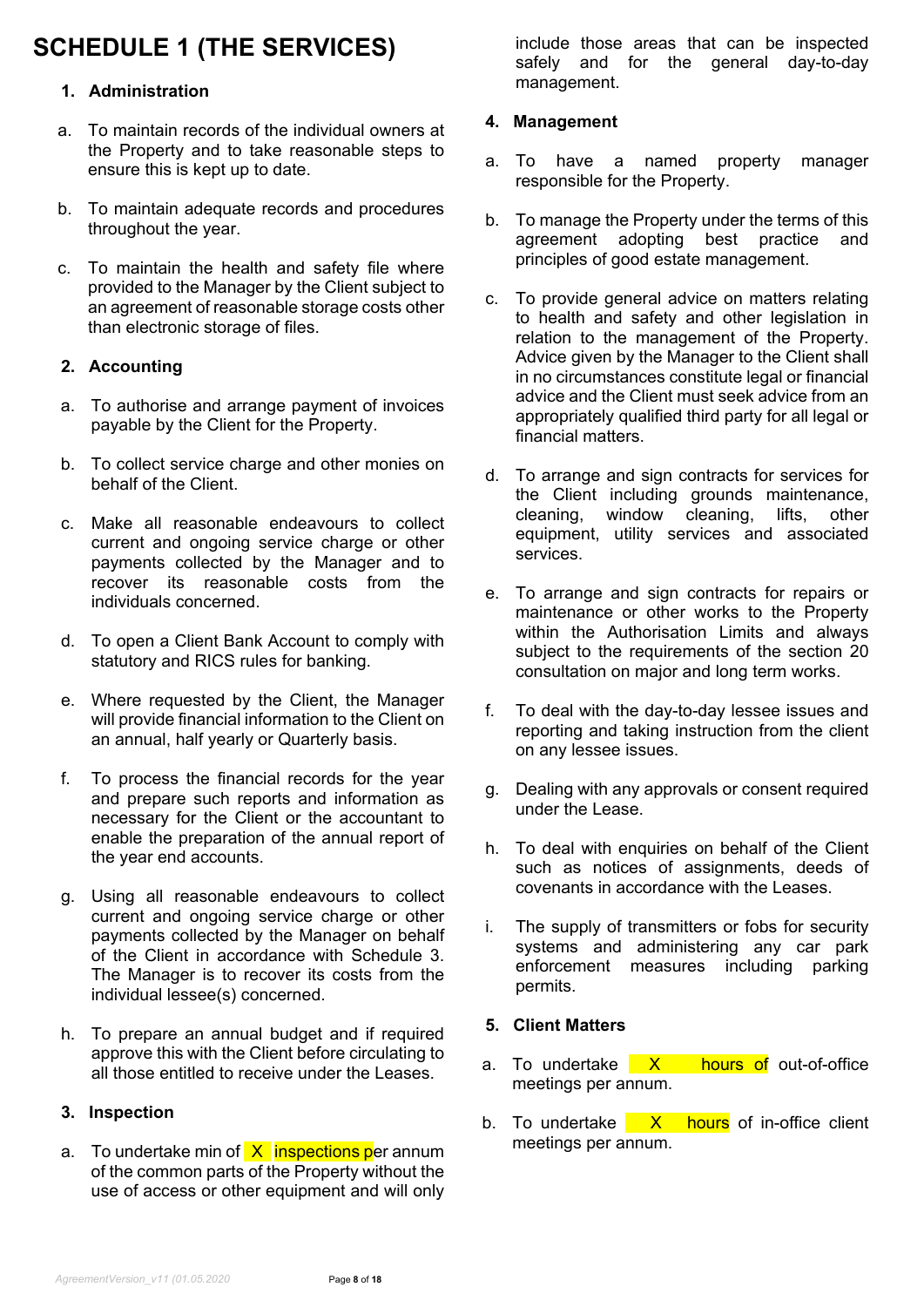- c. To provide regular reports, not exceeding a half yearly frequency, to the client on the general management matters.
- d. Deal with claims for the Client on insurances arranged by the Manager.
- e. To consult with the Client on management matters.

## **SCHEDULE 2 (ADDITIONAL SERVICES)**

These Additional Services are not included within the Management Fee and shall be subject to an additional charge. The availability of these Additional Services is not guaranteed and the Manager reserves the right to refuse to provide any of these Additional Services at any time and for any reason. The authority to undertake Additional Services comes from the Authorisation Limit and the additional charge can vary. A schedule of rates is prepared by the Manager annually on or around 1<sup>st</sup> April and is available.

## **1. Administration**

- a. The appointment of the Manager as Company Secretary where the Client is an RMC or RTM.
- b. Preparation and issue of share/membership certificates where the Manager is appointed Company Secretary.
- c. Dealing with onsite staff, recruiting, pension, payroll, administration and associated tasks.
- d. The provision of welcome packs or handbooks or other documentation.
- e. To deal with administration of insurance claims.

### **2. Accounting**

- a. To manage the Client Bank Account including regular bank reconciliations.
- b. To collect arrears and refer collection matters to solicitors. These fees will be billed to the individual concerned and if recovered will offset our fees.
- c. Dealing with any statutory request for accounting information from a lessee.
- d. Issuing any statutory notices such as Section 20B notices.
- **3. Inspection**
- a. An annual audit to include a review of the General and or Fire Risk Assessment, which ever is applicable.
- b. An annual visual inspection of any asbestos contained within the communal parts of the building where the asbestos report for the building has identified asbestos-containing materials which need to be managed.
- c. An annual review of the reserve fund will be undertaken to include a review of the long term plan to enable us to recommend a figure to include in the budget.
- d. An inspection will be undertaken as required for the reinstatement cost assessment which is the valuation for the building for insurance rebuilding purposes. This is recommended to be undertaken once every 3 years.
- e. Any other inspection undertaken to comment on health and safety or the structure or maintenance of the building.

### **4. Management**

- a. To provide a facility to report repairs outside the normal working hours for the Manager.
- b. To prepare specifications and undertake competitive tendering for general service contracts such as gardening, cleaning and window cleaning.
- c. To prepare specifications to undertake competitive tendering for one off works.
- d. To issue statutory notices such as section 20 consultation notices.
- e. To provide any professional services including building surveying and health and safety reviews which may be required from time to time such as property reports, or schedules of condition or dilapidation.
- f. To deal with matters arising from a statutory duty, included but not limited to, duties under the Landlord and Tenant Act 1985 or other legislation or regulations including preparation of documentation and or attendance at a court or tribunal.
- g. Providing assistance in dealing with disputes with a developer or other Landlord such as building guarantee scheme or other warranties.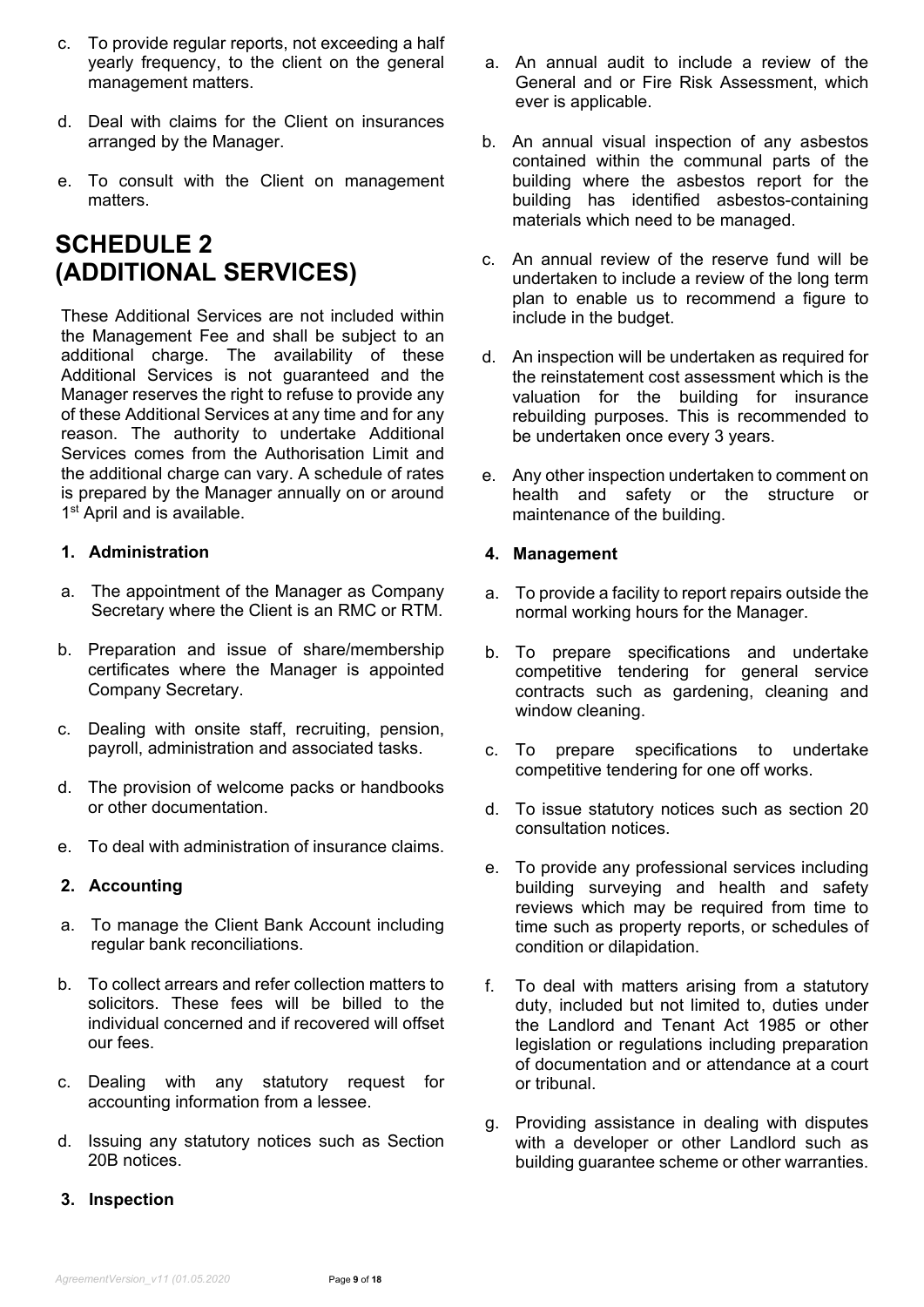- h. Any extraordinary postage or photocopying which may include the service of the annual accounts, budgets or circular letters.
- i. The storage of property specific documents such as health and safety files, counterpart leases the client has requested the Manager to hold.

## **5. Client Matters**

- a. To deal with matters relating to rent reviews required by the Lease if the Manager is instructed to collect ground rents.
- b. Providing accommodation for meetings and inspection of documents.

## **SCHEDULE 3 (ARREARS & RECOVERY)**

The arrears and recovery procedure to be followed by the Manager on behalf of the Client is set out below.

Legal action will not be taken against a Director of an RMC or RTM unless there are specific instructions to do so from another serving Director.

The Client can request that a different approach to the arrears is taken but in the absence of any instructions from the Client in writing the Manager will follow the procedure as set out below.

### **1. Issuing Invoice**

a. The invoice will usually be issued 21 days before the payment is due for payment.

## **2. Interest on late payment**

- a. The Manager will apply interest to late payment if specifically requested by the Client.
- b. The Manager may charge an administration fee to the Client where the Client makes a request for the Manager to write off interest charges that have been applied correctly by the Manager.

### **3. Reminder**

- a. The Manager will issue a reminder but not until at least 7 days after the due date.
- **4. Final Reminder – Letter Before Action**
- a. The Manager will issue a final letter but not before the debt has been owing for more than 14 days.
- b. The letter will be sent to the individual requesting payment.
- c. The Manager will charge an administration fee to be paid from the Client Bank Account.
- d. The Manager's fee will be added to the tenant account and recovered as part of the claim.

### **5. Instructing Debt Recovery Solicitors**

- a. The Manager will instruct debt recovery solicitors from a panel of solicitors used by the Manager and supply them with sufficient information to enable them to collect the debt. The Manager will make a further administration charge to be paid from the Client Bank Account and added to the debt to be recovered from the individual. The solicitor costs will also be added to the debt to be recovered.
- b. The solicitors will be instructed to take any action up to and including an application for a county court judgement. Solicitors will not be instructed on debts of less than £350 unless it has been owing for more than 3 years or unless the Client specifically requests.
- c. If the matter is referred to the First Tier Tribunal (FTT) then the Manager will require specific instruction to act for the Client and will be subject to agreeing fees.

The Client as part of this Agreement indemnifies the Manager in full against any and all costs or claims arising from or in connection with this procedure or any other agreement requested in writing by the Client.

## **SCHEDULE 4 (DISCLOSURES)**

## **1. Commission**

a. Any Commission arrangements will require the written consent of the Client in advance.

### **2. Client disclosures**

a. The Client indemnifies the Manager against any and all claims and liability where the Client did not disclose information to the Manager which resulted in the claim or liability.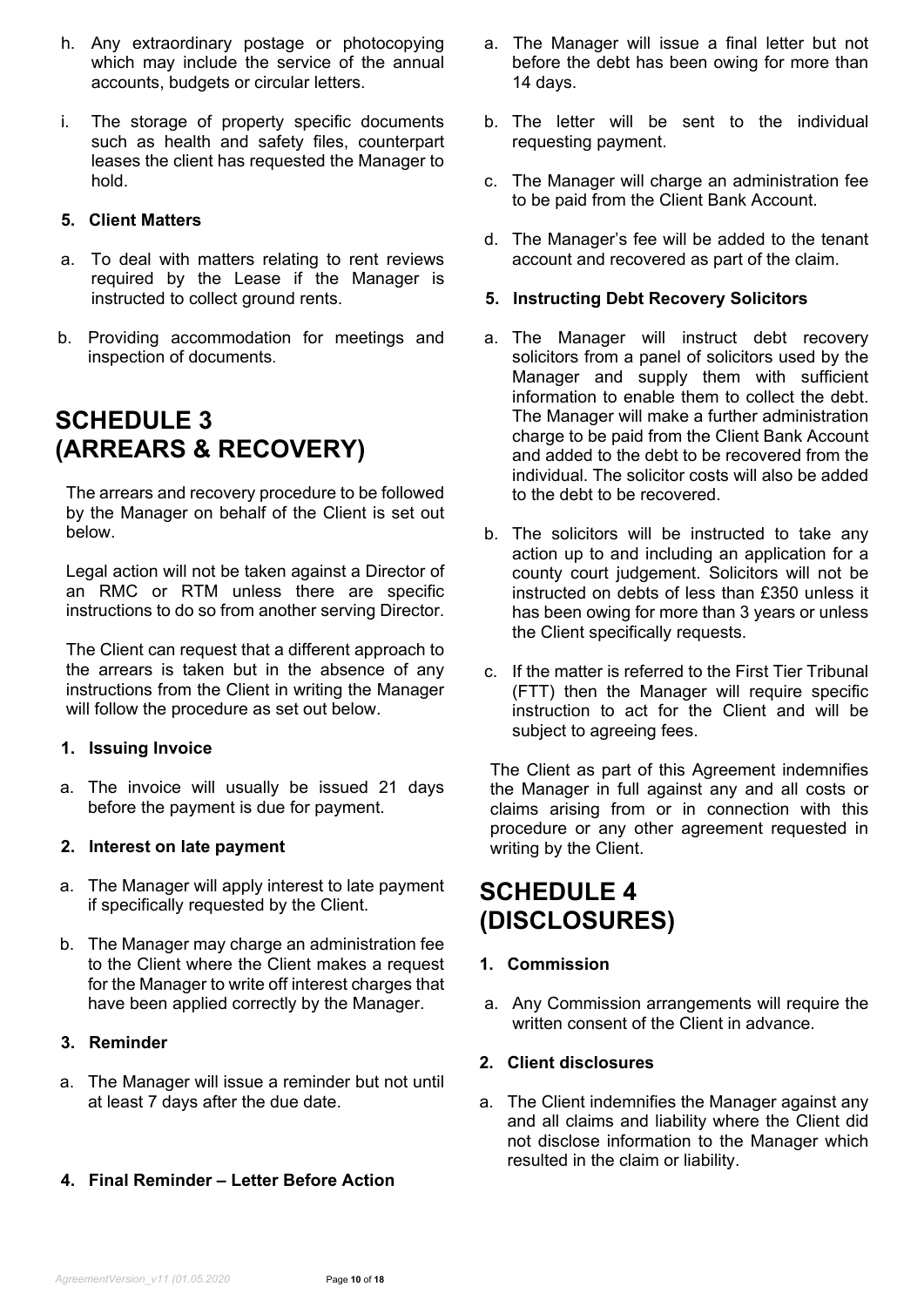## **SCHEDULE 5 (ADDENDUM)**

Any Addendum to this Agreement shall be in the form as set out below.

#### *THIS ADDENDUM is dated*

#### *BETWEEN:*

*(1) CLIENT ("the Client")*

*and*

*(2)* **ALEXANDER FAULKNER PARTNERSHIP LIMITED (Company Registration Number 05574453** *Registered Office address, 11 Little Park Farm Road, Fareham, Hants, PO15 5SN, ("the Manager")*

## *BACKGROUND*

*(A) This is an addendum to the agreement dated and replaces any previous Addendum.*

*(B) The purpose of this Addendum is to renew the Agreement for a further initial fixed Term.*

*(C) The terms of the Agreement will remain in force with the exception of the addendums detailed below.*

*(D) This Addendum when issued by the Manager to the Client will be agreed when signed by the Client or after 21 days have elapsed and the Client has not taken steps to end the agreement in accordance with the original Agreement.*

### *AGREED TERMS*

*The Property ………………….*

### *Management Fee*

*The Management Fee is currently £ XXX . To be reviewed and agreed annually with the client on the Review Date.*

*Ground Rent Fee £ XX plus VAT*

*Additional Terms …………*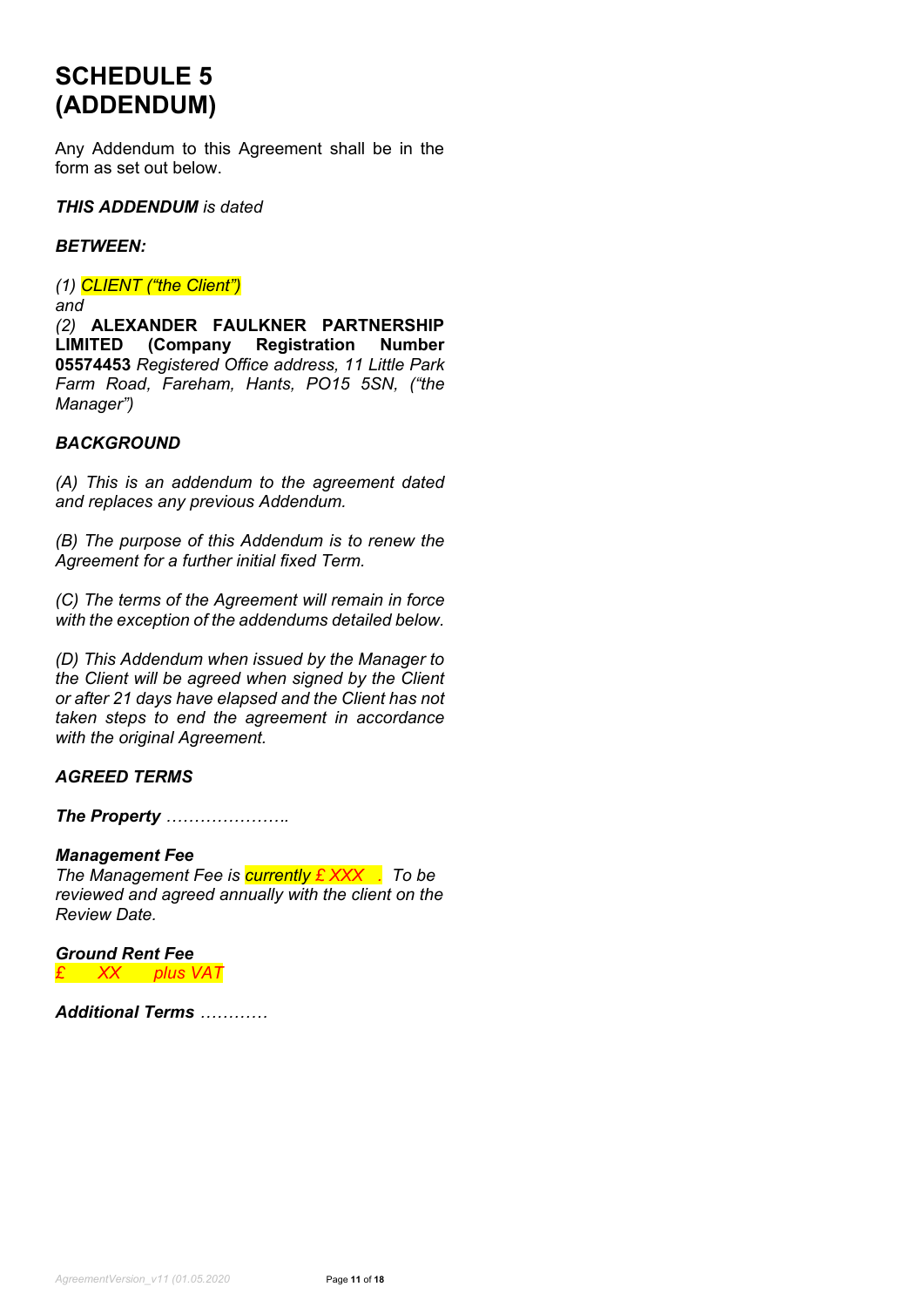## **SCHEDULE 6 (FEE SCHEDULE)**

## **1. The Management Fee**

- a. £ **XXX** plus VAT. To be reviewed and agreed on the Review Date.
- b. Out of hours service to be provided. Yes/No. Where provided will be charged at £10 per unit per annum plus VAT, with an estimated total of £ xx £ {Units X £10} plus VAT
- c. The Management Fee is payable in advance on the service charge due dates or quarterly in advance at the discretion of the Manager.
- d. The Management Fee is payable by the Client to the Manager in return for providing the Services as set out in Schedule 1.
- e. Each party agrees to abide by the jurisdiction of the courts of England and Wales over any claim arising from this agreement.

## **2. Ground Rent Collection Fee**

## a. Not applicable

b. Where ground rent is collected the Manager will be entitled to charge a fee to the Client which will be deducted from the monies collected prior to paying monies to the Client.

### **3. Company Secretariat Services**

- a. The Manager will/ will not act as Company Secretary for the Client.
- b. Acting as Company Secretariat for the client is chargeable at *£ XX plus VAT* per year.
- c. Company accounts: in the event the accounts are non-trading, the manager will automatically file these on the company's behalf. There will be an additional charge for this service, as detailed in the Schedule of Fees.

## **4. The Additional Services**

a. Where an individual lessee has benefitted directly from Additional Services, the Manager shall invoice additional charges for Additional Services to the lessee or other party who have benefited from the additional service provided by the Manager in relation to this Agreement.

b. The Manager shall invoice all other additional charges for Additional Services to the client to be paid from the Client Bank Account in advance for the Additional Services required for the Term.

## **5. The Authorisation Limit**

- a. The Manager is authorised to undertake expenditure to manage the Property under the terms of this Agreement and to comply with statutory requirements and best practice for estate management including the Additional Services in Schedule 3.
- b. The expenditure limit is agreed at  $\frac{1}{2}$  XXX for any single item of expenditure (this is a standard default sum, should you wish to revise this please liaise with your Property Manager). Any item of expenditure exceeding this limit will require authorisation from the Client in writing prior to instructions being issued.
- c. Additional Services planned and required for the period of this Agreement will be invoiced in advance and be due in full at the commencement of this agreement.

## 6. **Entry Provisions**

a. The parties acknowledge that the Transfer Regulations will not apply as a result of the Manager providing the Services to the Client with effect from the Commencement Date.

### b. **Transfer of Returning Employees**

If there is a transfer for the purposes of the Transfer Regulations, the employment of the Returning Employees shall transfer to the Client or a Replacement Agent in accordance with the Transfer Regulations with effect from the Subsequent Transfer Date.

Save where the parties reasonably believe that there will be no relevant transfer for the purpose of the Transfer Regulations, the parties shall cooperate in agreeing a list of Returning Employees prior to the Subsequent Transfer Date, and shall co-operate in seeking to ensure the orderly transfer of the Returning Employees to the Client and/or the Replacement Agent.

## c. **Provision of Information and Warranties**

The Manager shall, no later than three months prior to the expiry of this Agreement, (or, if earlier, within twenty-eight days of notice being given of termination of this Agreement), or at any other time reasonably directed by the Client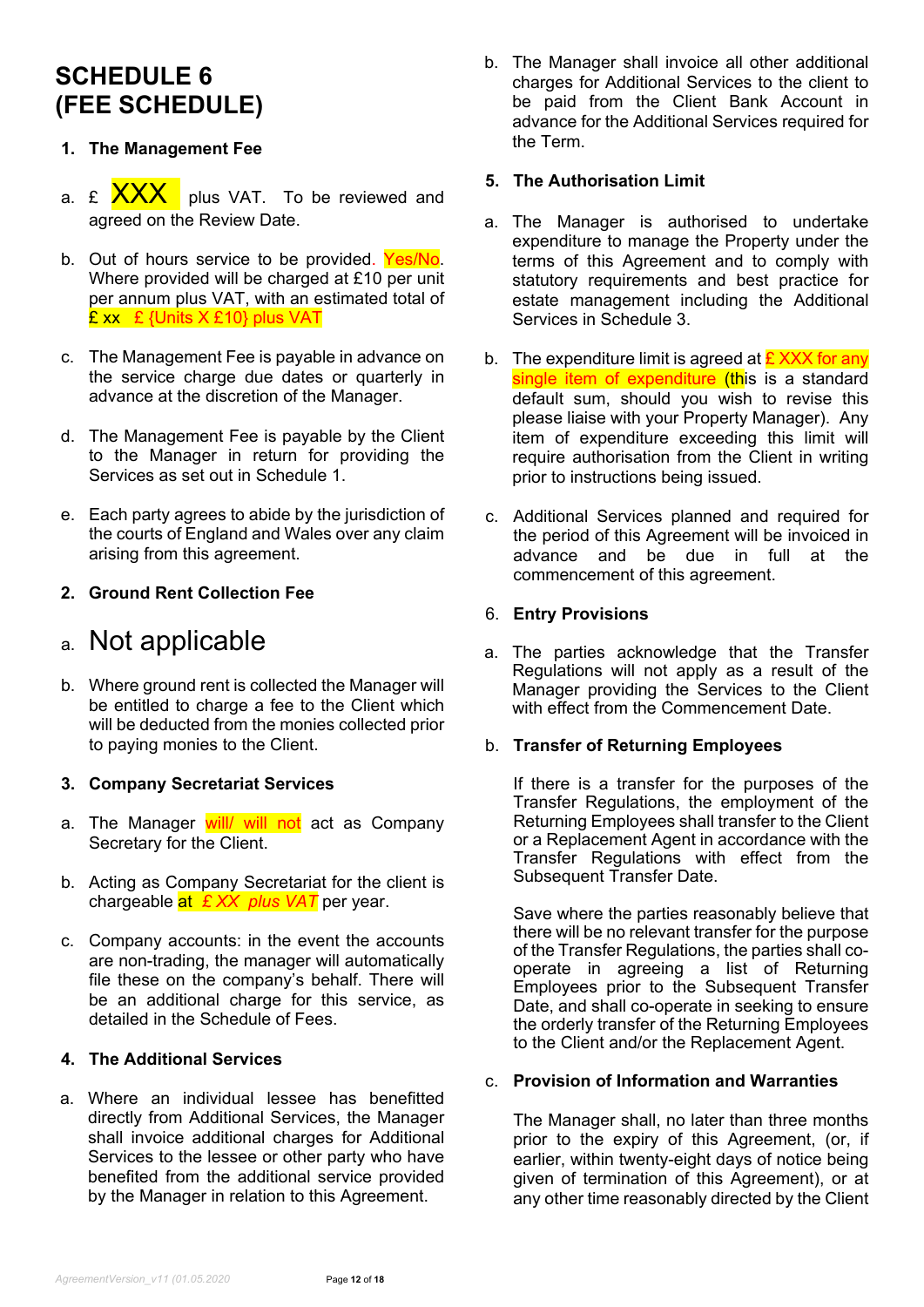to the extent lawfully permitted provide the Client with:

- i)A list of the Potential Returning Employees, including details of their job titles, age, length of continuous service, current remuneration, benefits and notice;
- ii) A list of agency workers, agents and independent contractors engaged by the Agent and any sub-contractor;
- i) The total payroll bill of the Potential Returning Employees;
- ii) The terms and conditions of employment of the Potential Returning Employees;
- iii) Details of any current disciplinary or grievance proceedings ongoing or circumstances likely to give rise to such proceedings in respect of the Potential Returning Employees;
- iv) Details of any claims, current or threatened, brought by the Potential Returning Employees or their representatives;
- v) Details of all death, disability benefit or permanent health insurance schemes and other similar arrangements with or in respect of the Potential Returning Employees including the identities of any such employees in receipt of benefits under any such scheme; and
- vi) Details of all collective agreements relating to or affecting the Potential Returning Employees, with a brief summary of the current state of negotiations with such bodies and with details of any current industrial disputes or claims for recognition by any trade union.

The Client shall keep such information secure and confidential and shall use it for the sole purpose of a tender exercise for a continuation of the Services, in which case the information may be disclosed to a prospective tenderer.

At intervals to be stipulated by the Client (which shall not be more frequent than every 30 days) and immediately prior to the Subsequent Transfer Date, the Manager shall deliver to the Client a complete update of all such information as shall have been deliverable pursuant to section (g) and the Manager shall meet with the Client to discuss the information disclosed.

At the time of providing the information to the Client pursuant to sections (g) and (h) the Agent shall warrant the completeness and accuracy of all such information.

### d. **Financial Information**

Within twenty-eight (28) days after the Subsequent Transfer Date, the Manager shall, on request by the Client, provide to the Client and/or any Replacement Agent updated financial details for the relevant Returning Employees. Such financial details shall include sums payable in respect of each Returning Employee relating to the following:

- i) Salary and benefits;
- ii) PAYE and National Insurance contributions; and
- iii) Miscellaneous costs (for example, training grants and staff loans)

## e. **Restrictions**

The Manager undertakes to the Client that, during the three months prior to the expiry of this Agreement or, if earlier, at any time after notice has been served to terminate this Agreement and in respect of that part of the Services which will cease to be provided by the Manager (or any sub-contractor) at the Subsequent Transfer Date (the **"Affected Services"** for the purposes of this clause), the Manager shall not (and shall procure that any sub-contractor shall not) without the prior written consent of the Client (such consent not to be unreasonably withheld or delayed):-

- i) Amend or vary (or purport or promise to amend or vary) the terms and conditions of employment or engagement) (including, for the avoidance of doubt, pay) of any Potential Returning Employees;
- ii) Terminate or give notice to terminate the employment or engagement of any Potential Returning Employees (other than in circumstances in which the termination is for reasons of misconduct or lack of capability);
- iii) Transfer away, remove, reduce or vary the involvement of any of the Potential Returning Employees from or in the provision of the Affected Services;
- iv) Recruit or bring in any new or additional individuals to provide the Affected Services who were not already involved in providing the Affected Services prior to the relevant period.

## f. **Apportionments and Payments**

The Manager shall be responsible for all emoluments and outgoings in respect of the Returning Employees (including without limitation all wages, bonuses, commission, premiums, subscriptions, PAYE and national insurance contributions and pension contributions) which are attributable in whole or in part to the period up to, but excluding, the Subsequent Transfer Date (including any bonuses or commission which are payable after the Subsequent Transfer Date but attributable in whole or in part to the period on or before the Subsequent Transfer Date) and the Manager shall indemnify the Client (both for itself and any Replacement Agent) against any costs, claims,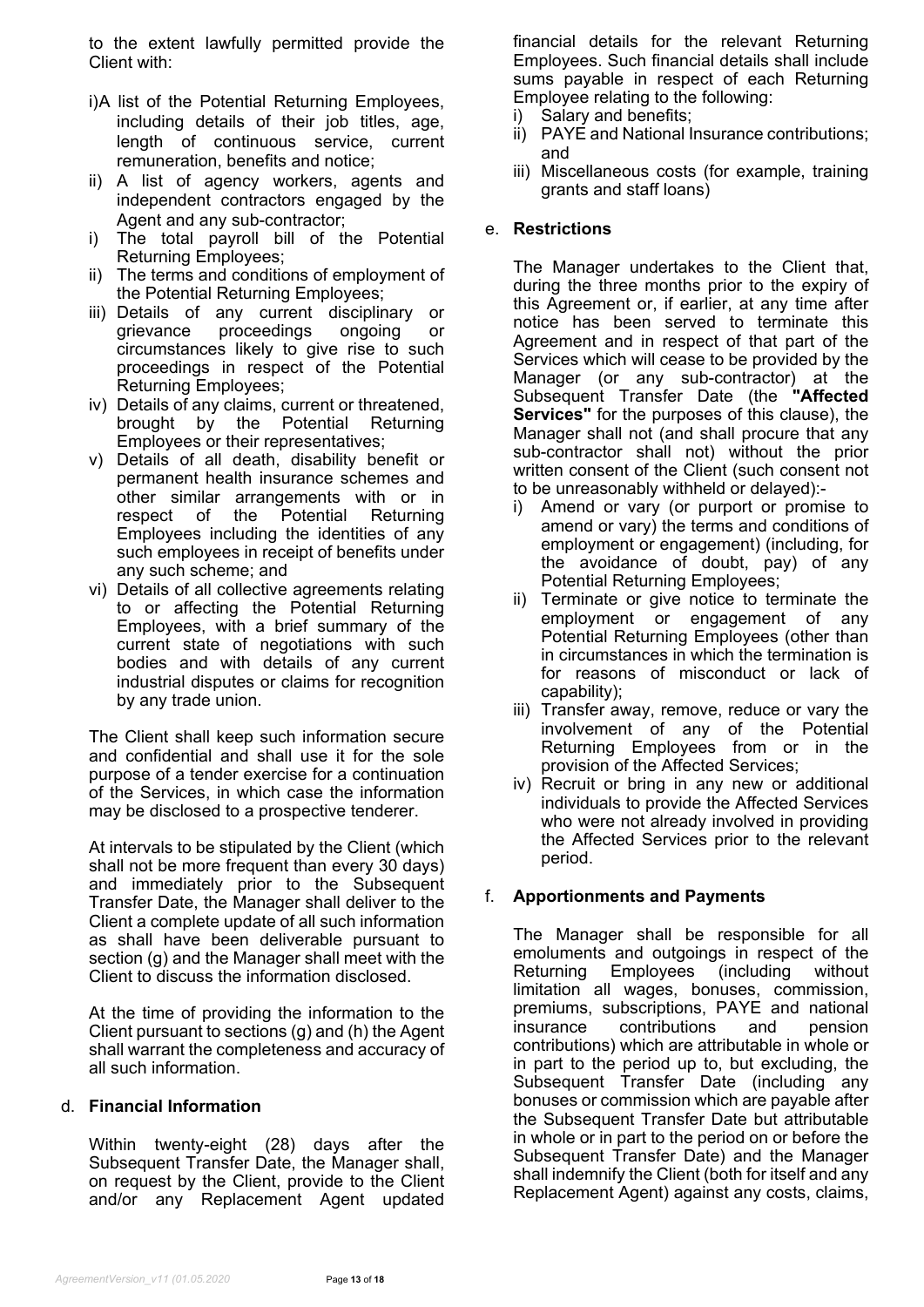liabilities and expenses (including reasonable legal expenses) incurred or suffered by the Client or any Replacement Agent in respect of the same

. The Client shall be responsible for all emoluments and outgoings in respect of the Returning Employees (including without limitation all wages, bonuses, commission, premiums, subscriptions, PAYE and national insurance contributions and contributions) which are attributable in whole or in part to the period on and after the Subsequent Transfer Date (including any bonuses, commission, premiums, subscriptions and any other prepayments which are payable on or before the Subsequent Transfer Date but which are attributable in whole or in part to the period after the Subsequent Transfer Date), and the Client shall indemnify the Manager (both for itself and any sub-contractor) against any costs, claims, liabilities and expenses (including reasonable legal expenses) incurred or suffered by the Manager or any subcontractor in respect of the same.

## g. **Indemnities**

The Manager shall indemnify the Client (both for itself and a Replacement Agent) against all costs, claims, liabilities and expenses (including reasonable legal expenses) incurred by the Client and a Replacement Agent in connection with or as a result of:-

- i) Any claim or demand by any Returning Employee (whether in contract, tort, under statute, pursuant to UK law or otherwise) including, without limitation, any claim for unfair dismissal, wrongful dismissal, a redundancy payment, breach of contract, unlawful deduction from wages, discrimination on the grounds of sex, race, disability, age, sexual orientation, religion or religious belief, personal injury, a protective award or a claim or demand of any other nature, in each case arising directly or indirectly from any act, fault or omission of the Manager or any sub-contractor in respect of any Returning Employee before the Subsequent Transfer Date;
- ii) Any failure by the Manager or any subcontractor to comply with its or their obligations under the Transfer Regulations, or any award of compensation under Regulation 11 of the Transfer Regulations, save where such failure arises from the failure of the Client or a Replacement Agent to comply with its or their duties under Regulation 13 of the Transfer Regulations;
- iii) Any claim (including any individual employee entitlement under or consequent on such a claim) by any trade union or other body or person representing the Potential Returning Employees arising from or connected with any failure by the Manager or any sub-contractor to comply with any legal obligation to such trade union, body or person; and
- iv) The provision of inaccurate or incomplete information pursuant to sections (g) and (h)

The Client shall indemnify the Agent (both for itself and any sub-contractor) against all costs, claims, liabilities and expenses (including reasonable legal expenses) incurred in connection with or as a result of:-

- i) Any claim or demand by any Returning Employee (whether in contract, tort, under statute, pursuant to UK law or otherwise) including, without limitation, any claim for unfair/ wrongful dismissal, a redundancy payment, breach of contract, unlawful deduction from wages, discrimination on the grounds of sex, race, disability, age, sexual orientation, religion or religious belief, a protective award or a claim or demand of any other nature, in each case arising directly or indirectly from any act, fault or omission of the Client or a Replacement Agent in respect of any Returning Employee on or after the Subsequent Transfer Date;
- ii) Any persons other than any Returning Employee whose employment or claims or liabilities arising out of their employment or its termination transfer to the Client or any Replacement Agent pursuant to or by virtue of the Transfer Regulations or who claims that their employment or such claims or liabilities so transfer;
- iii) Any failure by the Client or a Replacement Agent to comply with its obligations under the Transfer Regulations; and
- iv) Any claim (including any individual entitlement of a Returning Employee under or consequent on such claim) by any trade union or other body or person representing the Returning Employees arising from or connected with any failure by the Client or a Replacement Agent to comply with any legal obligation to such trade union, body or person.

## h. **Other Transferring Employees**

If it is found or alleged that the employment of any person other than the Returning Employees transfers to the Client or a Replacement Agent on or after the Subsequent Transfer Date pursuant to the Transfer Regulations: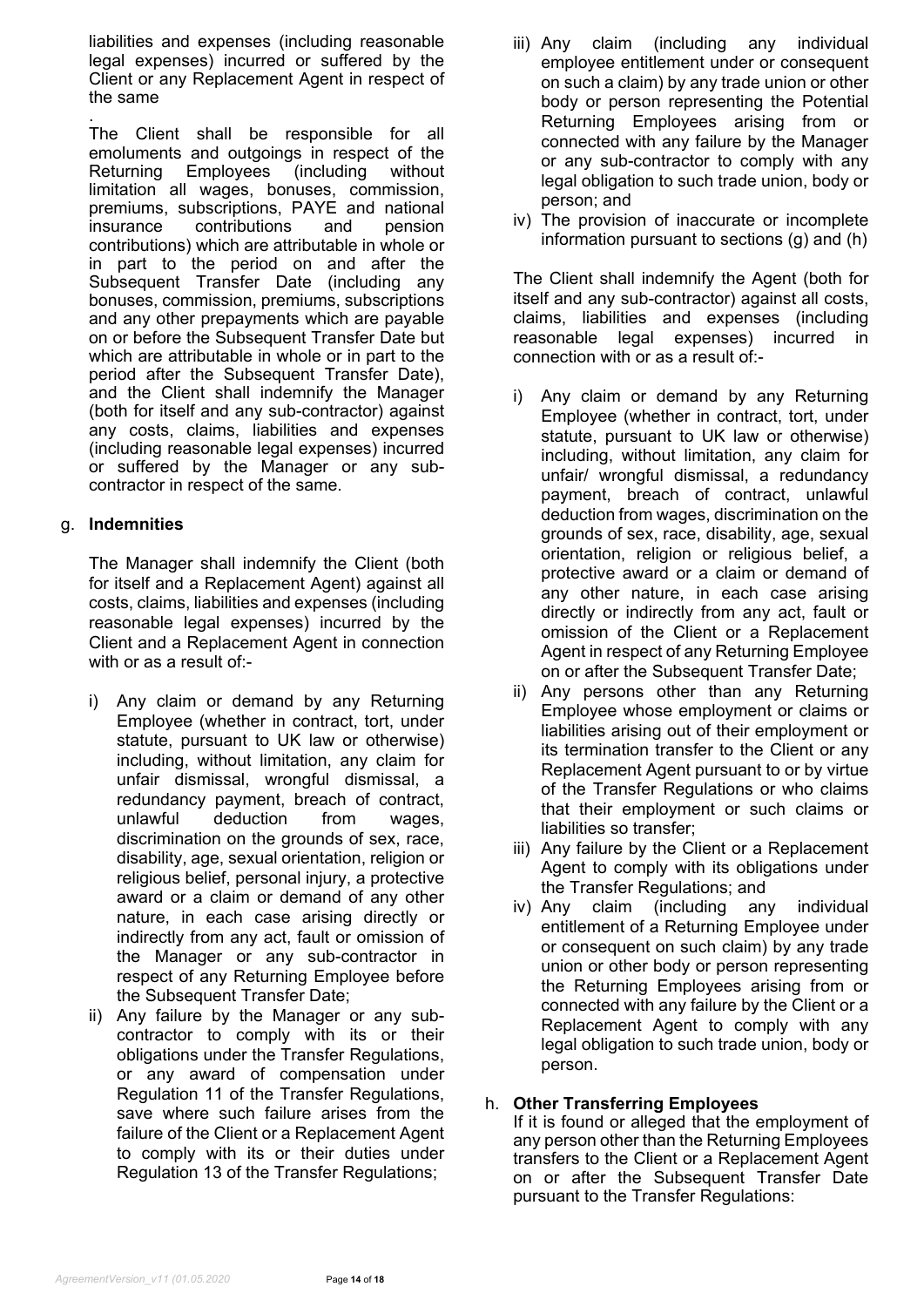- i) The Client shall notify the Manager, or shall procure that the Replacement Agent notifies the Manager of that finding or allegation as soon as reasonably practicable after becoming aware of it;
- ii) in consultation with the Client, the Manager shall within 14 days of becoming aware of that allegation or finding make that person a written offer of employment to commence immediately on the same terms and conditions as that person was employed prior to the transfer (actual or alleged), and under which the Manager agrees to recognise that employee's prior service with the Manager (or, where applicable, the subcontractor) and the Client shall give all reasonable assistance requested by the Agent to persuade that person to accept the offer;
- iii) The Client or Replacement Agent may, within 28 days after becoming aware of that finding or allegation, if that person is still an employee of the Client or the Replacement Agent and has not accepted an offer of employment with the Manager, dismiss that person; and

Each party undertakes, if a claim, demand or action is made or threatened that may give rise to a claim for indemnity under this Section then that party shall as the case may be:

- i) Notify the indemnifying party of such a claim, demand or action in writing within 1 business day of it first being made or threatened or if not reasonably practicable to do so then as soon as reasonably practicable thereafter;
- ii) Give the indemnifying party promptly all reasonable co-operation, assistance and information which may be relevant to the claim, demand or action; and
- iii) Not admit, defend, compromise, negotiate or settle the claim or action without the consent of the indemnifying party (such consent not to be unreasonably withheld) in writing.
- iv) Any sub-contractor and/or Replacement Agent shall be entitled to enforce the provisions of this Schedule pursuant to Section 1 of the Contracts (Rights of Third Parties) Act 1999 provided that the parties to this Agreement may vary or terminate this Agreement by agreement between them without requiring the consent of any subcontractor or the Agent and need not comply with Section 2(1) of the Contracts (Rights of Third Parties) Act 1999.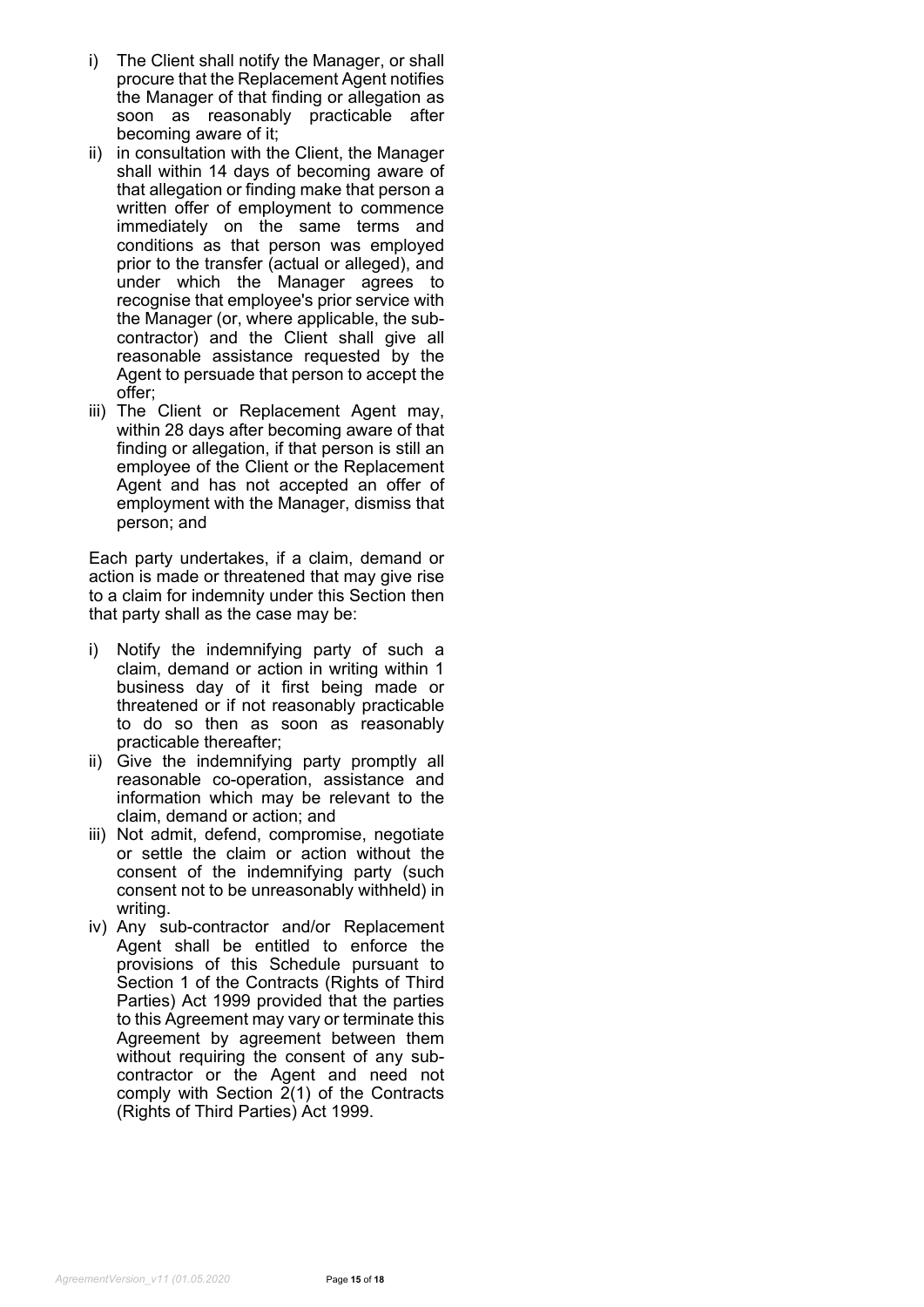## **SCHEDULE 7 (AGREEMENT)**

This Agreement is signed on behalf of both parties and comes into effect on the Commencement date.

| Signed on behalf of the Client       | Signed on behalf of the Manager      |  |
|--------------------------------------|--------------------------------------|--|
| <b>Name</b>                          | <b>Name</b>                          |  |
|                                      | <b>Nicholas Faulkner</b>             |  |
| <b>Position or Authority to Sign</b> | <b>Position or Authority to Sign</b> |  |
|                                      | <b>Managing Director</b>             |  |
| <b>Signature</b>                     | <b>Signature</b>                     |  |
|                                      | O.A. Faulkne.                        |  |
| <b>Date</b>                          | <b>Date</b>                          |  |
| 2021                                 | 2021                                 |  |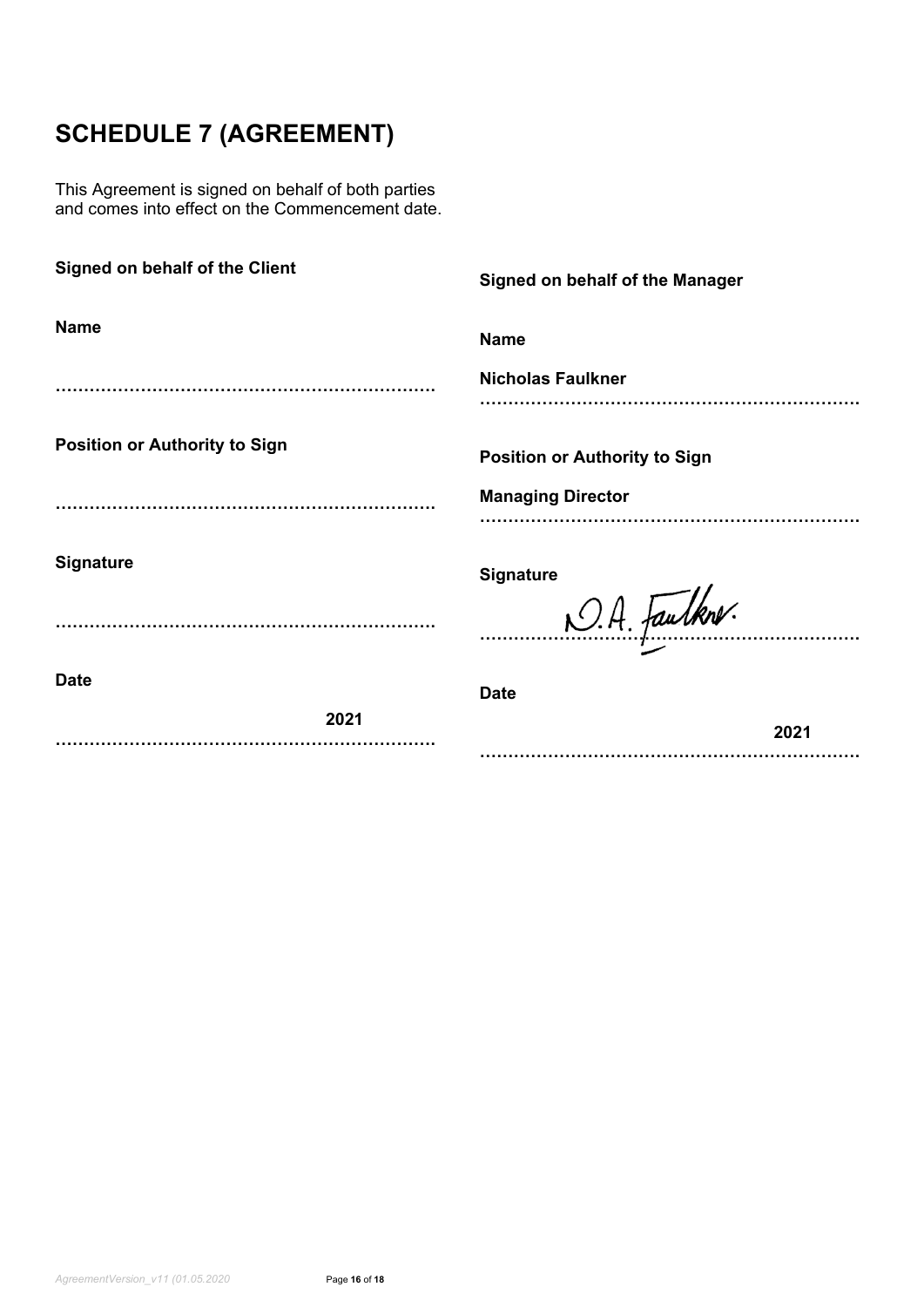## **Schedule of Rates April '21**

| <b>Fee Heading</b>                    | <b>Fee Description</b>                                                                                                                                                                                                                                                                               | Fee Type                                 | Fee                                                                                                                                                     | <b>Fee inc VAT</b>     |
|---------------------------------------|------------------------------------------------------------------------------------------------------------------------------------------------------------------------------------------------------------------------------------------------------------------------------------------------------|------------------------------------------|---------------------------------------------------------------------------------------------------------------------------------------------------------|------------------------|
|                                       | Sellers Information Pack - Standard                                                                                                                                                                                                                                                                  |                                          | £300.00                                                                                                                                                 | £360.00                |
|                                       | Normally required as part of the sale of a property the solicitors acting for the purchaser will normally require a TP1                                                                                                                                                                              | Recharge to Tenant                       | (£500 for<br>London                                                                                                                                     | (£600.00<br>for London |
|                                       | form to be completed and we have a standard pack of information we can provide.                                                                                                                                                                                                                      |                                          | properties)                                                                                                                                             | properties)            |
| Admin                                 | Sellers Info. Pack - Additional Enquiries fee<br>Sometimes the pack we provide does not cover all the enquiries raised by the solicitors and we will be asked additional<br>questions and sometimes this will attract an additional fee.                                                             | Recharge to Tenant                       | By arrangement                                                                                                                                          |                        |
|                                       | <b>Notice of Assignment/Charge</b><br>Normally required as part of sale process, will be served after sale and will receipt it and then update our records.                                                                                                                                          | Recharge to Tenant                       | £132.00                                                                                                                                                 | £158.40                |
|                                       | <b>Consent under the Lease</b><br>To deal with requests for consent for building works, sub-letting as examples. This is an admin fee and additional<br>charges may apply if we are asked to check structural works proposed as an example.                                                          | Recharge to Tenant                       | £120.00                                                                                                                                                 | £144.00                |
|                                       | Land Registry Certificate of Compliance<br>Normally required as part of the sale of a property if there is a restriction on the title.                                                                                                                                                               | Recharge to Tenant                       | £165.00                                                                                                                                                 | £198.00                |
|                                       | Deed of Covenant prepared by sols. Incl. Exec.<br>Normally required as part of the sale of a property where the deeds require, this document is a legal document which<br>the new owner will sign to say they abide by the lease/transfer.                                                           | Recharge to Tenant                       | £132.00                                                                                                                                                 | £158.40                |
|                                       | <b>Section 20 Notices</b><br>Issuing of Section 20 Notices to comply with Landlord & Tenant Act 1985. If the work does not proceed an abortive fee<br>of £10+VAT per unit is charged.                                                                                                                | As required                              | 2.5% of the contract sum<br>plus VAT (min fee of<br>$£500+VAT)$<br>Postage and distribution of<br>the at £5.00 per unit<br>chargeable at Notice 1 stage |                        |
|                                       | Postage of circular letters - (Fee is per letter)<br>This will relate to letters over and above what is considered to be commensurate with the management fee and the<br>issuing of the invoices, budget, the accounts and notices for annual meetings.                                              | As required                              | £1.00                                                                                                                                                   | £1.20                  |
|                                       | Providing accommodation for meetings                                                                                                                                                                                                                                                                 | As required                              | £50.00                                                                                                                                                  | £60.00                 |
| Insurance                             | Reinstatement Cost Assessment (Valuation for insurance purposes 3 yearly)<br>Best practice to review every 3 years, to involve a site survey and then a desktop assessment.                                                                                                                          | Recommended                              | By arrangement                                                                                                                                          |                        |
| <b>Offboarding</b>                    | Account closing: Upon Section 12a being invoked by either party AFP will prepare handover documentation to include<br>all statutory records and full account reconciliations, liaise with new management partners to assist with the smooth<br>transition of management obligations. (per unit cost) | <b>Client Cost</b>                       | £5.00                                                                                                                                                   | £6.00                  |
| <b>Out of Hours</b><br><b>Service</b> | Out of Hours Repairs Service (Fee is per unit)<br>This is to provide an external service which will take and deal with calls when we are closed.                                                                                                                                                     | Recommended                              | £10.00                                                                                                                                                  | £12.00                 |
|                                       | Dealing with on site staff<br>This will relate to concierge or caretakers who are directly employed on a site. The fee will be to deal with payroll<br>issues, HR administration, advising on training requirements etc.                                                                             | As required                              | 12.5% of Gross Salary                                                                                                                                   |                        |
| <b>Contracts</b>                      | Annual fee in relation to the processing of a client bank account (cost per account)<br>Fee to administer a bank account, reconciliations and charges we incur in opening and maintaining the account.                                                                                               | Other                                    | £5.00 per unit with a min<br>fee of £120.00                                                                                                             |                        |
|                                       | Administration fee in relation to making a same day or next day payment to a contractor or supplier on behalf of the<br>client from the service charge account plus a 10% administration charge based on the invoice value.                                                                          | Other                                    | £30+VAT plus a 10% of the<br>cost of the invoice                                                                                                        |                        |
|                                       | To issue a reminder for non payment of monies due under the Lease or TP1<br>Credit control fees in chasing non payment which we will seek to recover as part of the arrears claim.                                                                                                                   | Other                                    | £50.00                                                                                                                                                  | £60.00                 |
|                                       | To issue referral to solicitors to recover non payment of monies due under the Lease or TP1<br>As above, for instructing solicitors, providing them with the information they require to take legal steps to recover.                                                                                | Other                                    | £100.00                                                                                                                                                 | £120.00                |
| <b>Hourly Rates</b>                   | Hourly Rate - Manager<br>For providing advice or attending meetings in addition to that included in the management fee.                                                                                                                                                                              | As required                              | £100.00                                                                                                                                                 | £120.00                |
|                                       | Hourly Rate - Senior Manager<br>For providing advice or attending meetings in addition to that included in the management fee.                                                                                                                                                                       | As required                              | £150.00                                                                                                                                                 | £180.00                |
|                                       | Hourly Rate - Director<br>For providing advice or attending meetings in addition to that included in the management fee.                                                                                                                                                                             | AS required                              | £200.00                                                                                                                                                 | £240.00                |
| <b>Building</b><br>Surveying          | <b>Project management</b><br>The fee based on value of the work subject to a minimum fee to plan work, the number of visits will depend on the fees<br>and nature of the work.                                                                                                                       | As required                              | By arrangement                                                                                                                                          |                        |
|                                       | Specification & competitive tendering<br>The fee for AFP based on value of the work subject to a minimum fee to prepare specification and competitive<br>tendering.                                                                                                                                  | 10% min fee £500 plus VAT<br>As required |                                                                                                                                                         |                        |
|                                       | Long Term Maintenance Plan - Annual Review<br>Updating the long term plan to update works completed and the plan of works and to report on the reserve fund.                                                                                                                                         | Recommended                              | By arrangement                                                                                                                                          |                        |
|                                       | Long Term Maintenance Plan - Survey<br>To undertake a condition report normally 5 yearly to identify short, medium and long term expenditure.                                                                                                                                                        | Recommended                              | By arrangement                                                                                                                                          |                        |
|                                       | <b>Property Specific Maintenance Inspection &amp; Report</b><br>To undertake an inspection to look at structural defects such as damp problems and provide recommendations.                                                                                                                          | Recommended                              |                                                                                                                                                         | By arrangement         |
| Company<br>Admin                      | Building Consultancy, survey's, dilapidations, condition reports                                                                                                                                                                                                                                     | Recommended                              |                                                                                                                                                         | By arrangement         |
|                                       | Share/Membership Certificate issue                                                                                                                                                                                                                                                                   | Recharge to Tenant                       | £115.00                                                                                                                                                 | £138.00                |
|                                       | Confirmation statement if not providing company administration                                                                                                                                                                                                                                       | As required                              | £120.00                                                                                                                                                 | £144.00                |
|                                       | Being appointed as Company Director<br>Preparation and filing of Non Trading accounts                                                                                                                                                                                                                | As required<br>As required               | £195.00<br>£100.00                                                                                                                                      | £234.00<br>£120.00     |
|                                       | <b>Lease Extension/Enfranchisement services</b>                                                                                                                                                                                                                                                      | As required                              |                                                                                                                                                         | By arrangement         |
|                                       | Company Administration including appointment as company secretary (Fee per unit subject to a minimum fee)<br>Fee to be appointed as company secretary/registered office to oversee the company accounts and returns.                                                                                 | As required                              | Minimum of £300<br>£10 per unit plus VAT                                                                                                                |                        |
| Professional                          | <b>Rent Reviews</b>                                                                                                                                                                                                                                                                                  | As required                              |                                                                                                                                                         | By arrangement         |
|                                       | Health & Safety Risk Assessments, Asbestos Survey, Electrical Safety tests, Independent Lift survey's                                                                                                                                                                                                | As required                              |                                                                                                                                                         | By arrangement         |